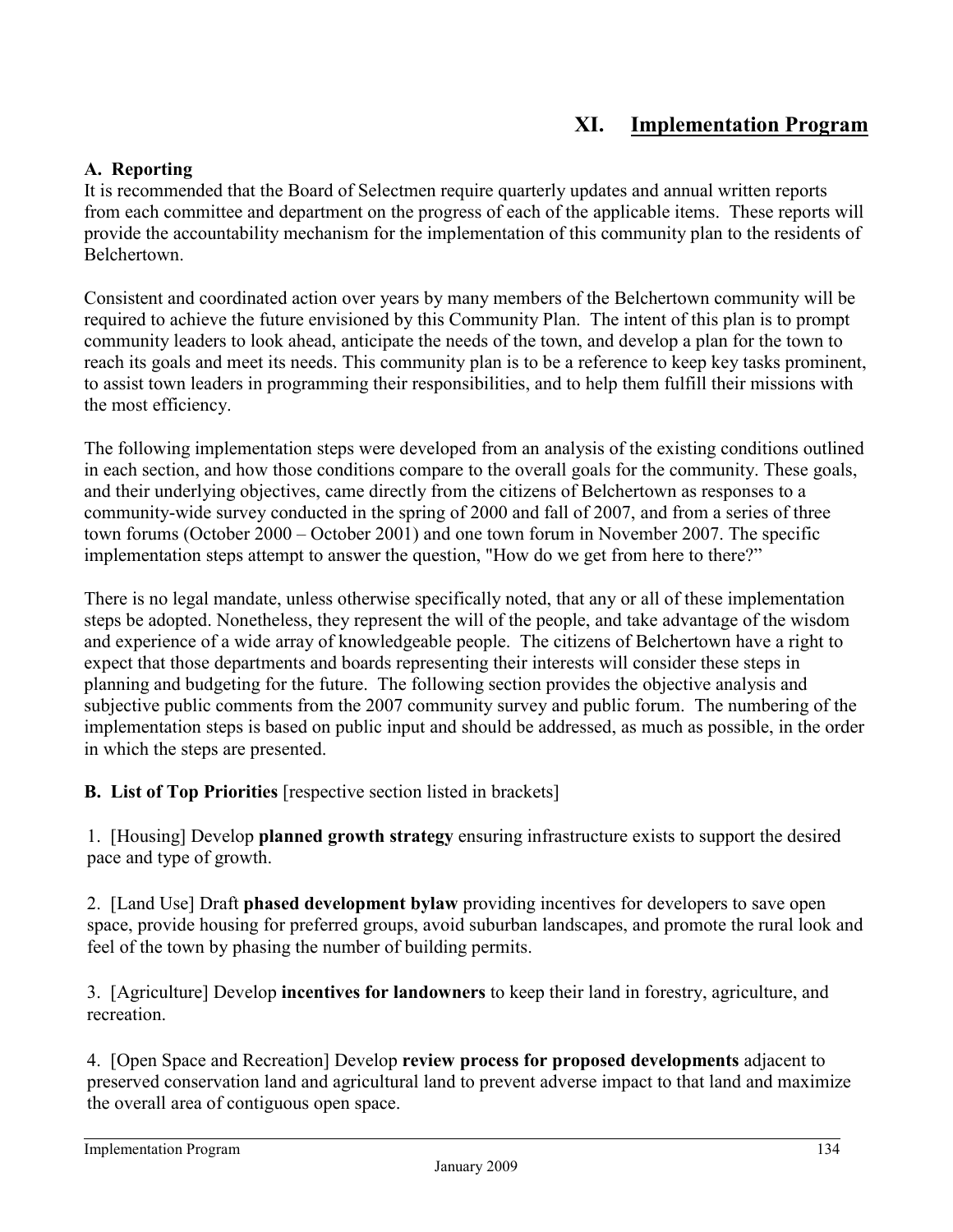5. [Land Use] Draft **zoning bylaw revisions** to increase lot size in areas of environmental concern including poor draining soils, steep slopes, active farm and forestry production, and wellhead / watersheds.

6. [Natural Resources; Community Facilities & Services] Update and distribute **GIS** information. A Graphic Information System (GIS) provides the town with valuable data used in making decisions related to zoning, housing, demographics, the environment, and other natural resource-related issues.

7. [Historical & Cultural Resources] Establish policy defining and protecting **scenic vistas and views** from town ways.

8. [Natural Resources] Develop comprehensive **Lakes Management Plan** with the Tri-Lakes Association with emphasis on nutrient run-off.

9. [Natural Resources] Require **wildlife habitat evaluation** for all development projects (other than single family homes) outside of village areas.

10. [Circulation & Transportation] Use a pavement management system (to prioritize **town roads**) for street maintenance and improvement.

11. [Community Facilities & Services] Develop a five-year and a ten-year plan for Fire, Police, EMS, and Public Works Department **staff and facility needs**. Identify possible sites for north and south satellite stations.

12. [Economic Development] Work with the Economic Development and Industrial Corporation to plan and achieve redevelopment of the **state school property** in ways that gain the most for the community. Consider how utilitarian service facilities might be tucked into the site plan concept.

13. [Open Space & Recreation] Establish a **system of bikeways and hiking trails** (separate from roadways if possible) connecting the far ends of town to recreation areas and other public facilities.

14. [Open Space & Recreation] Develop **plan for targeting parcels**, portions of parcels, development rights, and easements for acquisition.

15. [Community Facilities & Services] Evaluate aging assets and create an **annual improvement schedule**.

16. [Health & Human Services] Evaluate readiness and capacity to **respond to biohazard emergencies**, disease outbreaks, and other serious threats to public health and safety.

17. [Land Use] Draft *creative* **or** *flexible* **development bylaw** to providing incentives for subdivision and multiple ANR developers to enhance the use of natural resources and preserve the rural look and feel of town by offering flexible frontage requirements, varied lot sizes, road widths, and use of common drives.